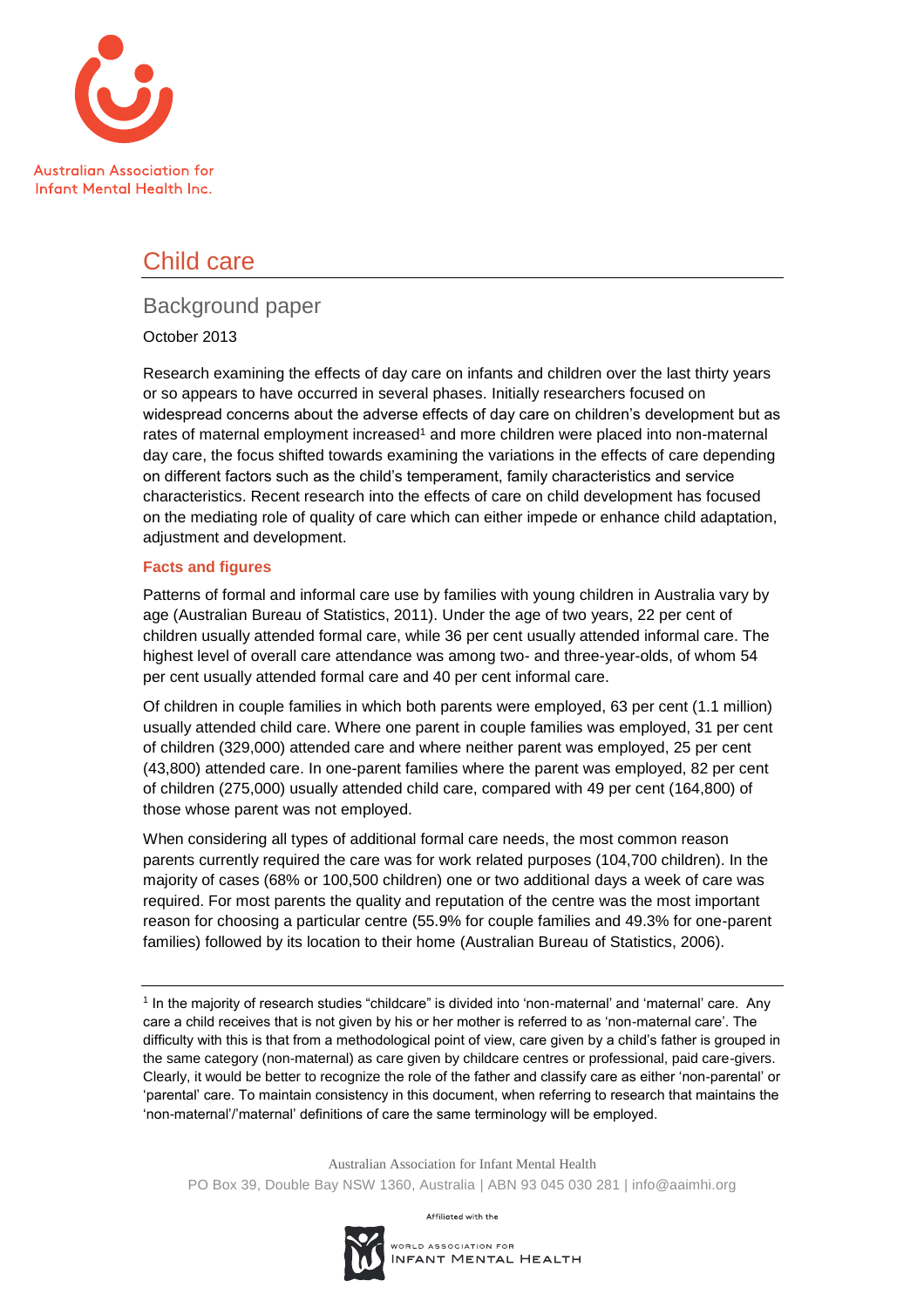#### **Child care for children aged birth to three years old**

This paper will briefly discuss several major issues concerning the use of childcare for very young children (those aged birth to three years old) and will highlight AAIMHI's position on those issues. These are:

- Attachment and childcare
- Disrupted attachment and attachment-based day care
- The issue of quality in care
- Culturally and Linguistically Diverse (CaLD) issues
- The controversial nature of the research
- The lack of longitudinal Australian research studies.

#### **Attachment and child care**

According to attachment theory infants create mental representations of people and relationships based on the early security of the parent-child relationship and these mental representations influence later functioning (Bowlby, 1973). These representations are thought to act like interpretive filters on social perception, expectations and memory and cause young children to approach new social partners in a biased way based on the security of their attachment (Bretherton & Munholland, 2008). This theory has been generally supported by an enormous amount of literature examining the association between early measures of attachment security and the quality of later relationships, behaviour regulation and personality (Raikes & Thompson, 2008). However, the interpretation of the findings have been debated in at least two major ways: are these outcomes attributable to the security of early relationships or rather to the continuity of parental practices that led to a secure or insecure attachment in the first place, and secondly, are relational influences more important early in life or later? Today, nearly all attachment researchers agree that outcomes are a function of both developmental history and current experience (for example Sroufe, Egeland, Carlson & Collins, 2005; Thompson, 2006).

Over the last three decades another aspect of child care research has been to examine the influence of early non-maternal child care on children's development with a particular emphasis on the child-mother attachment relationship (for example Ahnert, Pinquart & Lamb, 2006; Belsky, 1986;1988; Lamb & Ahnert, 2006). The debate has focused on specific characteristics of non-maternal care such as quantity and quality of care and their effects on the mother-child attachment relationship. Much of the literature examining this issue has used data from the NICHD<sup>2</sup> Study undertaken in the USA and while that database is rich and extensive and boasts a longitudinal prospective design caution must be taken before adopting its conclusions as a universal benchmark.

Trying to determine the impact of early attachment experiences on later development is complex and challenging from a research perspective because of the interplay between developmental change across time and openness to environmental influences (Aviezer & Sagi-Schwartz, 2008). Based on the literature one can be reasonably certain that there are few, if any, direct effects of day care on attachment security (Rutter, 2002) but what long-term negative effects changing patterns of care and hours spent in nonmaternal have on a child under the age of one year is not clear.

Research examining children's attachment behaviour in day care settings has suggested that professional care-givers may be alternative attachment figures for children when their parents are temporarily unavailable (Howes, 1999, p.677: Howes and Spieker, 2008). Evidence suggests that when children enter into day care they direct attachment behaviours towards their care-givers (Barnas & Cummings, 1994; Cassibba, Van IJaendoorn & D'Odorico, 2000; Elicker, Fortner- Wood & Noppe, 1999; Howes & Hamilton, 1992; Howes & Smith, 1995) and that these relationships may be of a different quality to the attachment relationship they

 $2$  The National Institute of Child Health and Human Development (NICHD), part of the National Institutes of Health (NiH) within the U.S. Department of Health and Human Services, began a study in 1991 to collect information about different non-maternal child care arrangements, and about children and families who use child care as well as those who do not. Over 1000 children at 10 locations throughout the US were studied throughout infancy and childhood. For further information see <http://www.nichd.nih.gov/research/supported/seccyd/overview.cfm> and various other publications listed in the reference list accompanying this document.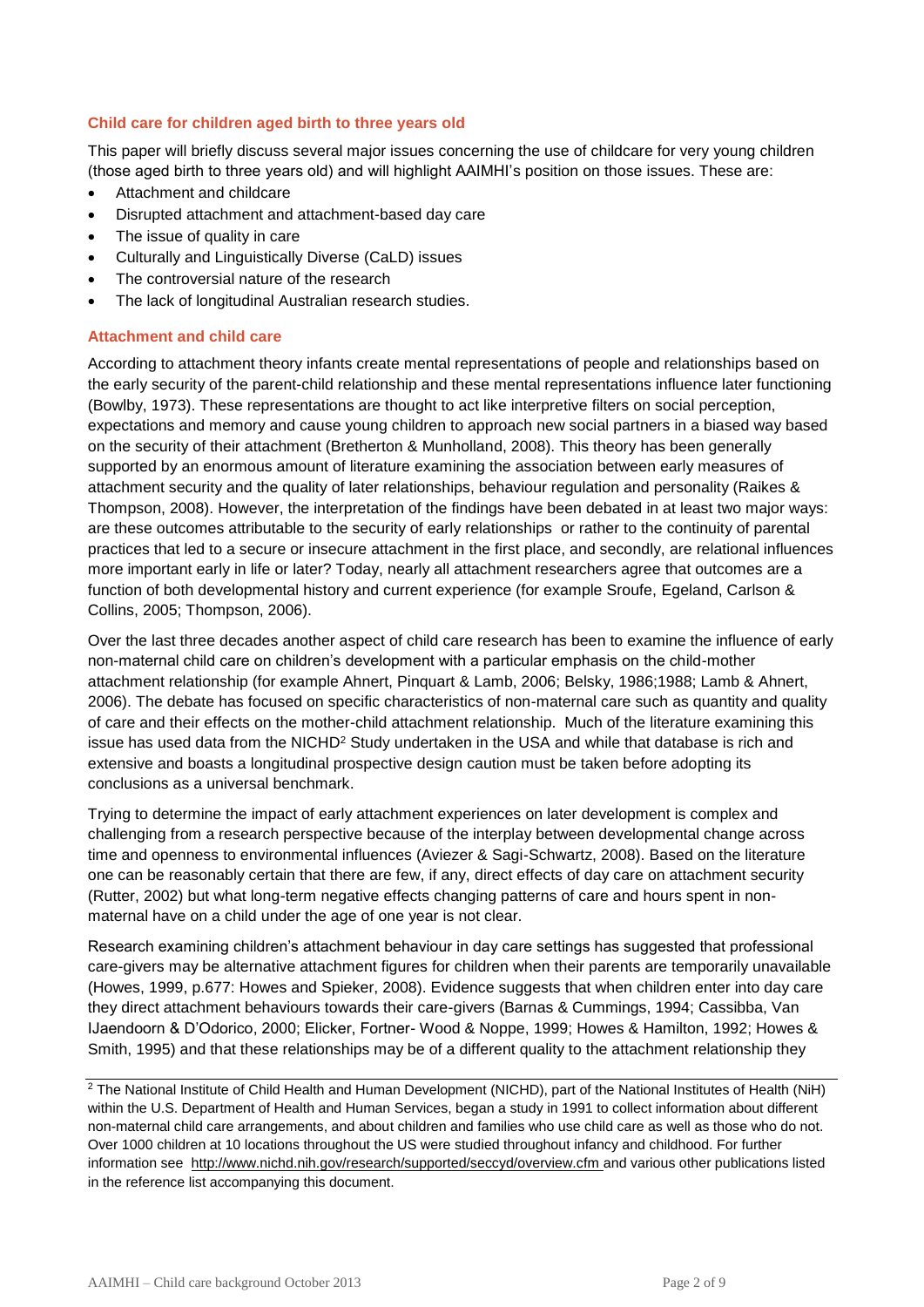have with their own parents (Ahnert, Pinquart & Lamb, 2006). While the association between higher parental sensitivity and secure attachment has been demonstrated in many correlational as well as experimental studies, the number of studies examining the association between sensitivity and attachment within in day care settings is limited. The few studies that have examined this association in a day care setting indicate that higher care-giver sensitivity is also associated with increased attachment security (Ahert et al, 2006; Van IJzendoorn, Vereijken, Bakermans-Kranenburg &Riksen-Walraven, 2004).

In a day care setting, several studies have demonstrated that it is not the quality but rather the *frequency* of positive care-giving that was related to more secure attachment relationships (Elicker et al, 1999; Howes & Hamilton, 1992; Howe & Smith, 1995). This finding is important in the context of staff-child ratios and the amount of time a care-giver has available to dedicate to each child.

Other research has examined the association between the quality and frequency of care-giver sensitivity, the role of a child's temperament and their attachment relationships with their care-givers in a day care setting (De Schipper, Tavecchio & Van IJzendoorn, 2008). The findings again indicated that the frequency of positive care-giving and the child's attachment relationship with the professional care-giver was significant – higher frequencies of positive care-giving were associated with more security in the child-caregiver attachment relationship. Frequent positive interactions may therefore be particularly important if children are to gain confidence in the care-giver's ability to provide a safe haven and secure base. However, the researchers failed to find an association between children's temperament and their attachment security in a day care setting but it should be noted this was only one study and further research into this association is needed.

There is a growing body of research that suggests reflective functioning and the capacity of the parent/caregiver to reflect on relationships are important factors in the development of secure attachment and to the later mental health of the child (see Slade, 2005).

Sex differences in attachment security were found in day care settings (a finding that contrasts with research into child-parent attachment relationships) with girls showing more secure attachment to their care-givers than boys (De Schipper et al, 2008; Ahnert et al, 2006). Studies have also reported that boys up to three years of age tend to demonstrate more problem behaviour in a day care setting than girls (Crowther, Bond, & Rolf, 1981; De Schipper et al, 2004; Luk, Leung, Bacon-Shone, & Lieh-Mak, 1991) whereas usually at this age few differences in problem behaviours are found between boys and girls (Campbell, 1995; Keenan & Shaw, 1997; NICHD Early Child Care Research Network, 1997). To summarise:

- Sensitive and responsive mothering moderates the effects of child care on attachment security.
- High quality care with a sensitive care-giver can moderate the effect of low maternal sensitivity on attachment security but no amount of time in child care can compensate for a mother's lack of sensitivity.
- Knowledge about children's attachment to non-maternal care-givers is limited but there is some evidence to suggest children may benefit from the availability of alternative attachment figures such as professional care-givers.

#### **Disrupted attachment relationships and attachment-based child care**

According to Bowlby (2007), in order for a baby to develop and maintain a secondary attachment bond with a carer, it is necessary that the carer provides continuity of personalised care for several years and is willing to make an emotional commitment to the baby. He further goes on to state that regular swapping of carers can be a risk factor for babies and toddlers and if they do form attachments to professional carers that are regularly disrupted, the pain of repeated separation or loss can make the child reluctant to form a new secondary attachment bond to another carer. Bowlby (2007) provides a model for attachment-based day care and suggests it can play a crucial role in helping "balance work and family life without putting children's emotional development and mental health at risk" (p.316). However, the recommendations made in the attached-based day care model are not always practical. For example, Bowlby (2007) suggests that babies are not accepted into child care until they are 9 months old and that children less than 18 months old only attend child care on a part-time basis. For some parents these conditions are not possible. The difficulty lies in applying attachment concepts to complicated issues of policy and practice (see Barrett, 2006).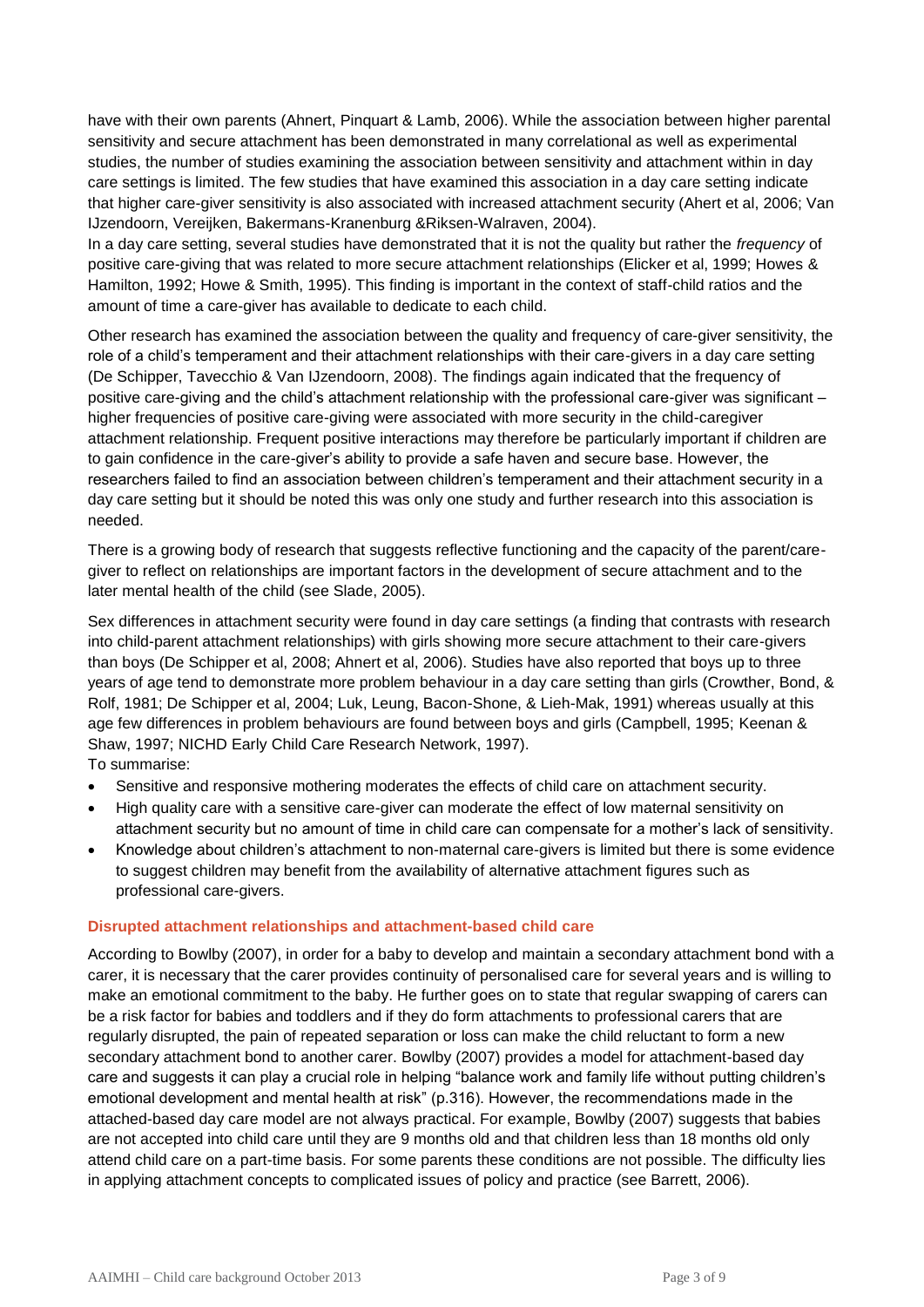Some child care services in Australia tend not to encourage children to develop attachment bonds to any particular care-giver and try to rotate and encourage children to develop relationships with a variety of carers. The motive for this is to prevent children becoming unduly distressed when their primary carer is away or is no longer employed at the centre. Rutter (2002, p.960) suggests that "the problem has not been ignorance of attachment theory so much as a societal unwillingness to make the necessary investment in childcare".

#### **Issue of quality**

Most of the research examining the impact of child care on children's development has found that high quality care is generally associated with more desirable outcomes for children compared to low quality care. Although some studies have failed to find evidence of their expected outcomes, significant associations in the opposite direction are almost never reported (i.e. that high quality care leads to undesirable outcomes for children).

Cross-national research has examined the association between quality of non-maternal care and attachment to the care-giver. Researchers in Israel (Sagi et al, 1995) examined infants living in a kibbutz who were cared for by non-related care-givers for 50 hours or more per week and the results were consistent with the NICHD data that showed quality of care-giving was the strongest predictor of attachment to the care-giver (Friedman & Boyle, 2008). This is consistent with a joint publication by four research teams from Australia, Israel, the Netherlands and the USA that suggested unequivocally that quality of non-maternal care is critical for children's development (Love et al, 2003).

To summarize:

- Poor quality care (inside or outside the maternal home) carries risk to a child's development.
- The majority of children who receive good quality group day care cope well.
- Children from disadvantaged backgrounds may benefit from non-maternal care if it is of superior quality to that provided by their own mother (Borge, Rutter, Cote & Tremblay, 2004; Cote, Borge, Rutter & Tremblay, 2008; Geoffrey et al, 2007).

#### **Aboriginal and cultural issues**

Children from culturally and linguistically diverse backgrounds are particularly vulnerable in group based non-parental child care settings. Misunderstandings and miscommunications can have significant negative effects on a child's experience in day care. Staff working with children from different backgrounds need to be especially sensitive to cultural differences and parents need to look for this when choosing child care. For example:

- In some cultures children are spoon fed until the age of five but in Australian day care centres they are encouraged to eat independently as soon as they are capable.
- In some cultures co-sleeping is normal and young children are physically carried for the majority of the day. Health and safety issues dictate that children in Australian child care services must sleep alone in cots in accordance with SIDS recommendations. Staff must practice safe handling so they are not always able to pick up and carry a child for long periods. This change in routine and physical comfort can be distressing for some children.
- Child care centres set up lunch tables with bowls, spoons and forks but in some cultures food is eaten with fingers.
- Young children get easily frustrated when they are unable to communicate their needs but this is exacerbated when the child does not understand or communicate in English. It makes toileting and sleeping routines particularly difficult.
- Even if the child's basic eating, sleeping and toileting requirements are met they will need additional support and attention if they are to benefit from the full range of activities and developmental opportunities that are available in a day care setting. Social isolation may be a particular problem for these children.
- Children may demonstrate emotional and behavioural problems if they are unable to communicate and partake in activities.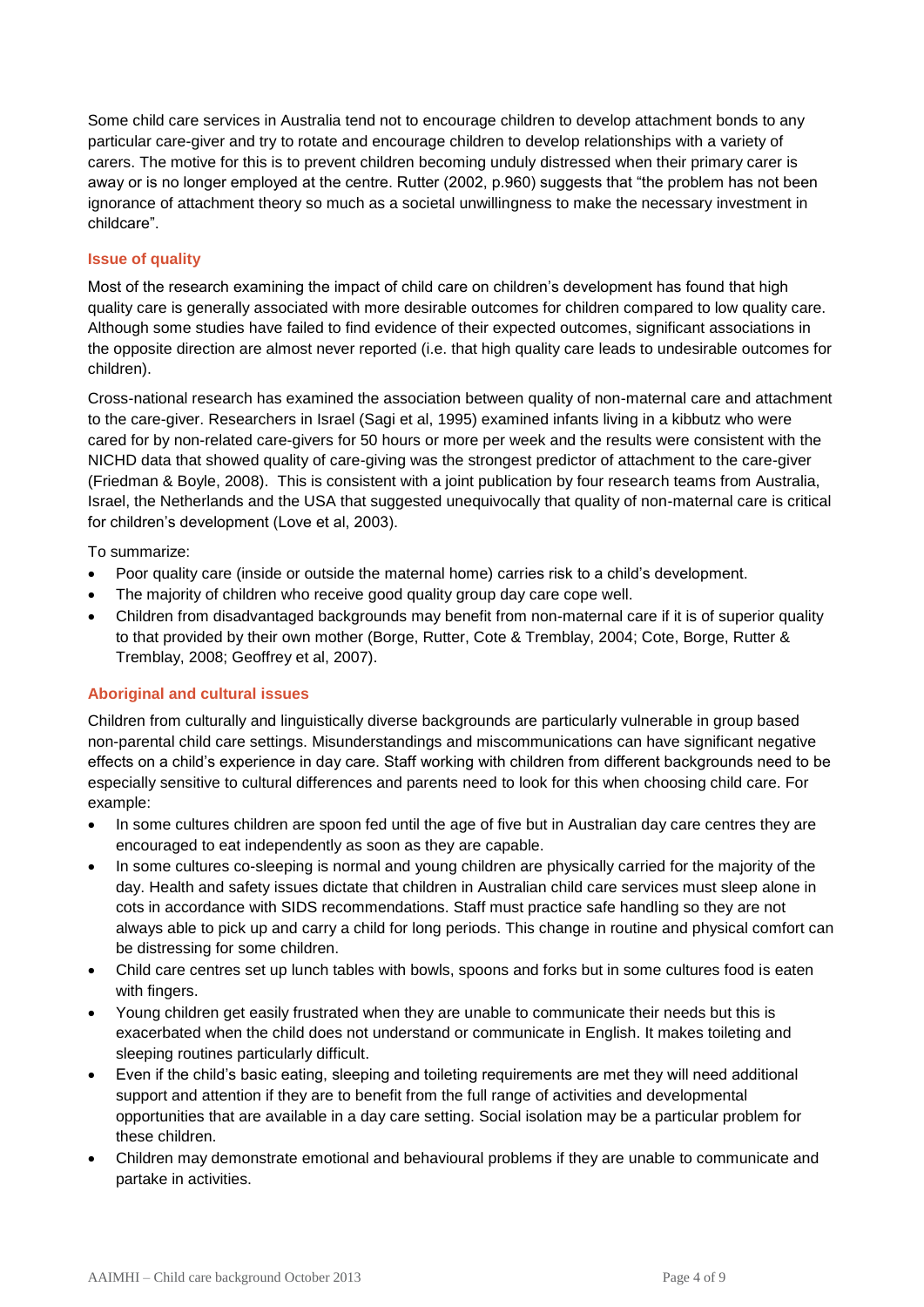• Recognition of the special place of Aboriginal people and children in our society should be supported in the child care service.

While there are resources such as *Inclusion Support Agencies* (ISA), *Inclusion Support Facilitators* (ISF) and *Bilingual Inclusion Support* workers in West Australia (BISWA) available to child care centres a recent West Australian study reveals that the services are not always available when they are needed and that the administration required limits their accessibility (Targowska, 2009).

#### **Contradictory findings**

There is a vast amount of research examining the impact of formal, non-maternal child care on the development of young children (those aged between zero and three years old) and often the research findings are contradictory. One of the major difficulties in trying to determine some sort of consensus amongst the literature concerns the context in which the research was conducted. This includes both methodological concerns (where definitions, assessment procedures and participant demographics differ) and the characteristics of the child care providers which vary significantly both within countries and internationally.

From an Australian perspective, caution is needed when applying the findings of research conducted in the United States given that Australian child care services operate within a highly regulated and governmentsubsided industry. This is not necessarily the case in other countries such as the United States where little government assistance is given to parents – thereby limiting their ability to choose high quality care for their children. Furthermore a large number of children in the United States experience extensive and/or low quality child care before school age (Belsky et al., 2007) a finding that is not consistent with Australian figures (see facts and figures provided above). To further complicate matters, children living in poverty in the United States are more likely to attend high quality centres (Magnuson et al, 2004) because they attend government-funded intervention programs such as *Head Start*. These children tend to benefit enormously from their child care attendance. Children from disadvantaged backgrounds and those considered 'at-risk' benefit particularly from high quality services but the same children are also particularly disadvantaged by low quality care.

Research suggests that children in poor quality care may be exposed to some developmental risk but care should be taken when applying this finding to an Australian context because relative to other countries the standard of care in Australia is of a much higher quality and it is therefore possible that low quality Australian child care may still be superior to care in other countries. All child care centres in Australia where parents are eligible to claim government subsidies for fees must address 35 principles defining quality service delivery (National Childcare Accreditation Council 2001) and these are assessed by federally trained moderators and validators to ensure national consistency.

It is also important to note at this stage that the definition of child care differs significantly in the literature: in some it refers to formal child care provided by a professional service provider and in others it refers to any non-maternal child care including that provided by the child's father. The majority of research studies categorises care as either 'maternal' or 'non-maternal' and it is AAIMHI's position that a conceptual shift is required to recognise the role of the father and that care should be considered as 'parental' or 'non-parental'.

Furthermore, longitudinal Australian research examining early child care experience on infant and toddler's attachment and development is lacking and a significant number of research studies in the United States examining the issue all draw on the same database (the NICHD Study of Early Child Care and Youth Development). In addition a significant issue from an Australian perspective centres on the difficulties faced by parents and children who either lack or have limited English.

Child care and education programs of *high quality and which involve parents* show long term positive educational and health outcomes for children e.g. Abecedarian, Chicago Child Parent Services and Perry Preschool Program.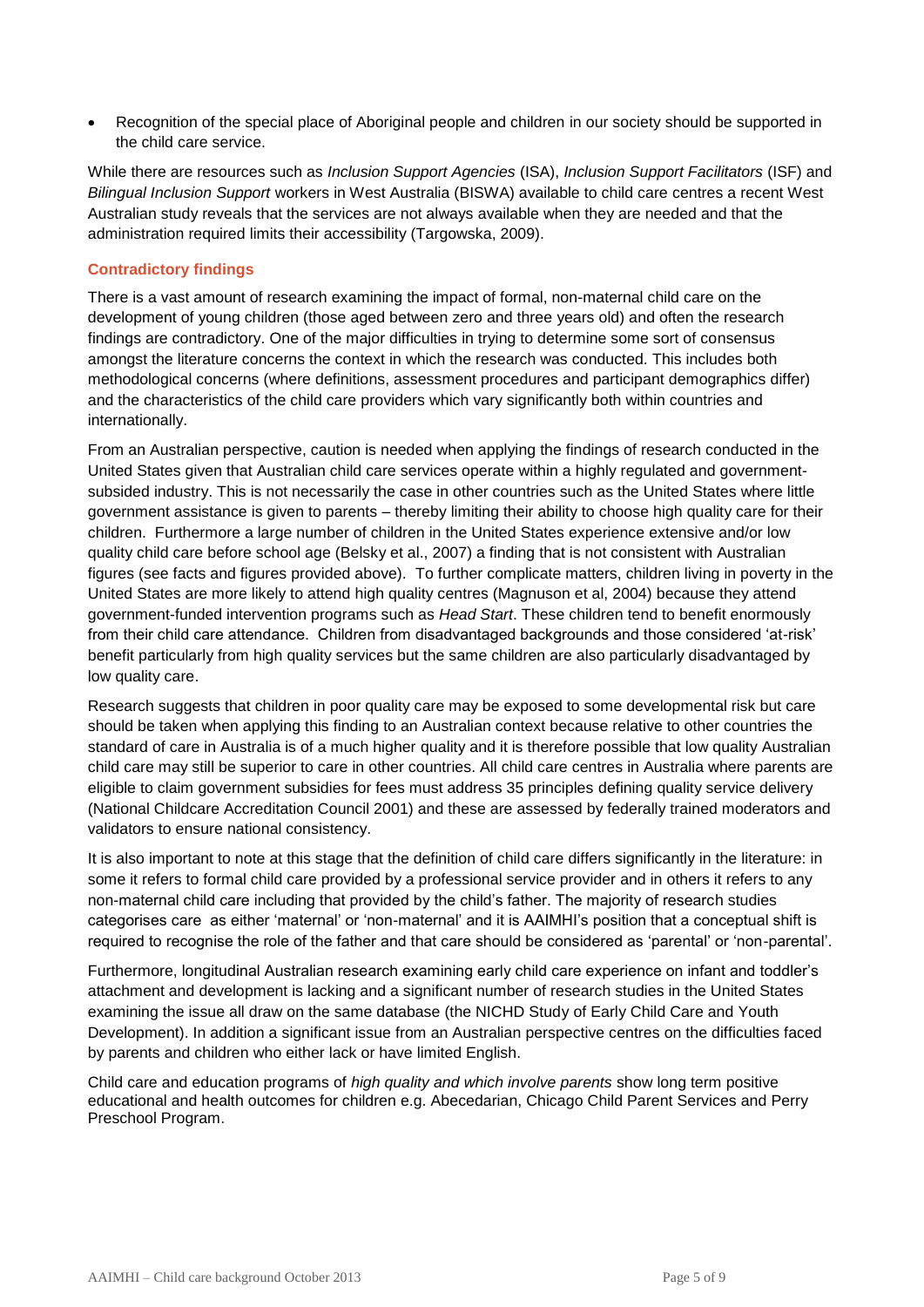### **Difficulties with the research**

There are four main factors that make it difficult to determine the impact of child care experiences on the long term development of children:

- 1. Our lives are complex and children are influenced by a number of different factors, people and environments. This makes it nearly impossible to isolate the effect of child care alone.
- 2. Longitudinal data is scarce making it difficult to investigate the long term effects of child care. In particular, longitudinal Australian research examining children aged between birth and three years old is virtually non-existent.
- 3. Studies investigating the impact of child care quality on children's development tend to use standard research measures but the definition of quality on which these measures are based differs depending on values and culture.
- 4. The contradictory nature of the research.

#### **Conclusions**

- Child care experiences matter more for some children in some contexts.
- To examine the exact conditions under which attachment relationships are at risk from child care requires a detailed examination of children's actual experiences in different contexts of care, their attachment relationships and their well-being.
- The impact of child care and attachment to a non-maternal care-giver may be greater for children who live in sub optimal family environments and/or have difficult temperaments.
- Caution is required when examining the research as many of the findings are contradictory and the effect sizes are small and within normal range.
- There is a lack of Australian data examining the impact of child care on children aged zero to three years old.
- Sensitive mothers, by offering quality parenting, are more likely to buffer any impact of child care on children's outcomes.

## **References**

- Ahnert L, Pinquart M and Lamb ME (2006). Security of children's relationships with non-parental care providers: A meta-analysis*. Child Development, 74*, 664–679.
- Australian Bureau of Statistics (2006). *Child care—June 2005* (reissue, catalogue 4402). Canberra, ACT: Australian Bureau of Statistics.
- Australian Bureau of Statistics (2012). Childhood Education and Care, Australia, June 2011 [http://www.abs.gov.au/ausstats/abs@.nsf/Products/4402.0~June+2011~Main+Features~Main+features?](http://www.abs.gov.au/ausstats/abs@.nsf/Products/4402.0~June+2011~Main+Features~Main+features?OpenDocument) **[OpenDocument](http://www.abs.gov.au/ausstats/abs@.nsf/Products/4402.0~June+2011~Main+Features~Main+features?OpenDocument)**
- Aviezer O and Sagi-Schwartz A (2008). Attachment and non-maternal care: towards contextualizing the quantity versus quality debate. *Attachment and Human Development* 10 (3), 275-285.
- Barnas M V and Cummings EM (1994). Caregiver stability and toddlers' attachment related behavior towards caregivers in day care. *Infant Behavior and Development* 17, 141–147.
- Barrett H (2006). *Attachment and the perils of parenting. A commentary and a critique*. London: National Family and Parenting Institute.
- Belsky J (1986). Infant day care: a cause for concern? *Zero to Three* 6, 1–7.
- Belsky J (1988). The ''effects'' of infant day care reconsidered. *Early Childhood Research Quarterly* 3, 235– 272.
- Belsky J, Bakermans-Kranenburg MJ and Van IJzendoorn MH (2007). For better and for worse: Differential susceptibility to environmental influences. *Current Directions in Psychological Science* 16, 300–304.
- Borge AIH, Rutter M, Cote S and Tremblay RE (2004). Early child care and physical aggression: Differentiating social selection and social causation. *Journal of Child Psychology and Psychiatry* 45, 367- 376.
- Bowlby J (1973). *Attachment and loss. Vol. 2: Separation: Anxiety and anger*. New York: Basic Books.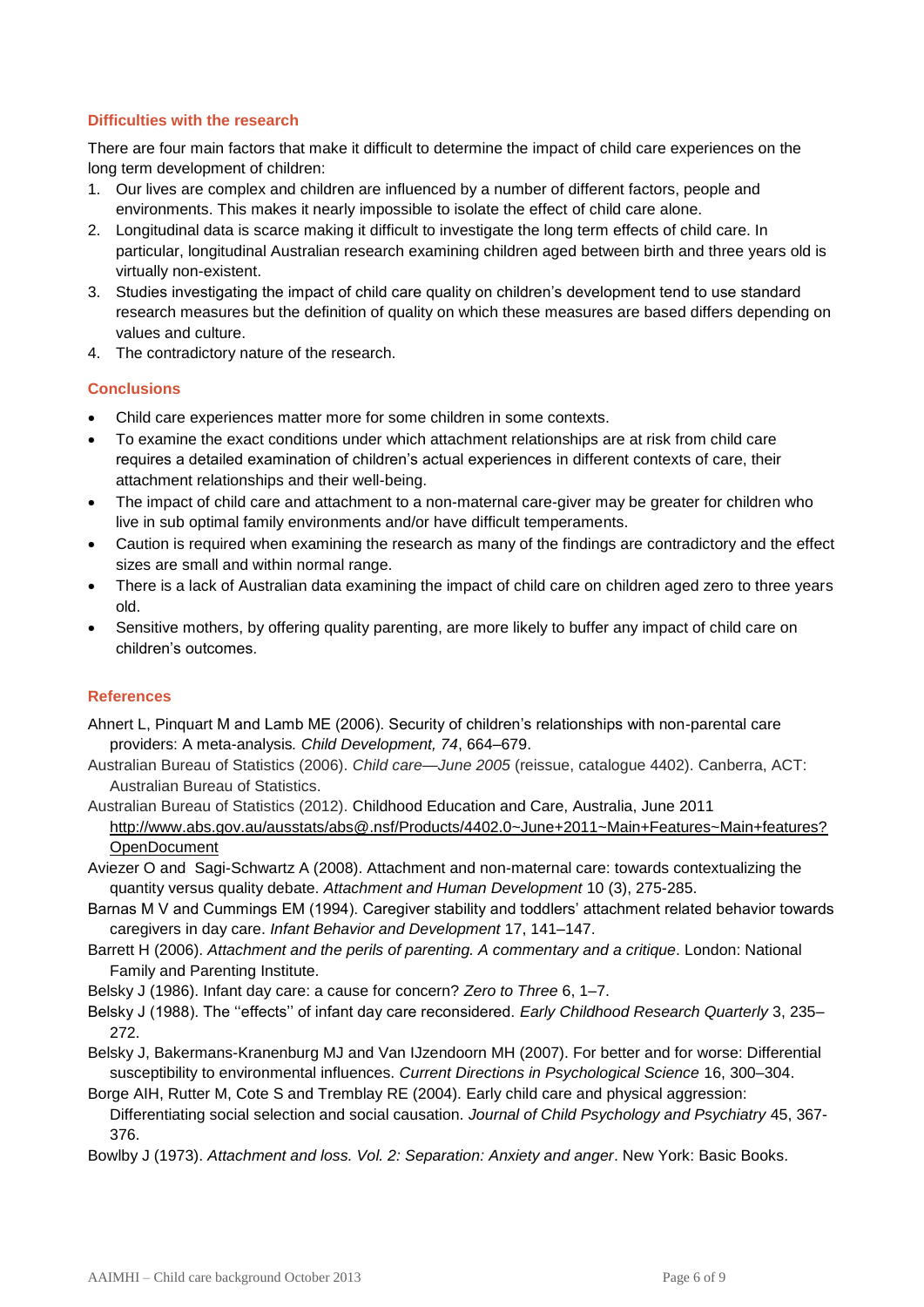- Bowlby R (2007). Babies and toddlers in non-parental day care can avoid stress and anxiety if they develop a lasting secondary attachment bond with one carer who is consistently accessible to them. *Attachment and Human Development* 9 (4), 307-319.
- Bretherton I and Munholland KA (2008). Internal working models in attachment relationships: Elaborating a central construct in Attachment Theory. In: J Cassidy and PR Shaver (Eds.), *Handbook of Attachment: Theory, Research and Critical Applications*  $2^{nd}$  ed. (pp. 102-127). New York: Guildford Press.

Campbell S B (1995). Behavioral problems in preschool children: A review of recent research.

*Journal of Child Psychology and Psychiatry* 36, 113–149.

Cassibba R, Van IJzendoorn M H and D'Odorico L (2000). Attachment and play in child care centers: Reliability and validity of the attachment Q-sort for mothers and professional caregivers in Italy. *International Journal of Behavioral Development* 24, 241–255.

Côté SM, Borge AI, Geoffroy M-C, Rutter M and Tremblay RE (2008). Non-maternal care in infancy and emotional/behavioral difficulties at 4 years old: Moderation by family risk characteristics. *Developmental Psychology* 44(1), 155-168.

- Crowther JH, Bond LA and Rolf JE (1981). The incidence, prevalence, and severity of behavior disorders among preschool-aged children in day care. *Journal of Abnormal Child Psychology* 9, 23–42.
- De Schipper JC, Tavecchio LWC and Van IJzendoorn MH (2008). Children's attachment relationships with day care caregivers: Associations with positive care giving and the child's temperament. *Social Development* 17 (3*)* 454-470.
- Elicker J, Fortner-Wood C and Noppe I (1999). The context of infant attachment in family child care. *Journal of Applied Developmental Psychology*, *20*, 319–336.

Friedman SL and Boyle DE (2008). Attachment in US children experiencing non-maternal care in the early 1990s. *Attachment & Human Development* 10(3), 225–261.

- Geoffroy M-C, Côté S, Borge AIH, Larouche F, Seguin JR and Rutter M (2007). Association between early non-maternal care and children's receptive language skills prior to school entry: The moderating role of the socio-economic status. *Journal of Child Psychology and Psychiatry* 48, 490-497.
- Howes C (1999). Attachment relationships in the context of multiple caregivers. In: . Cassidy and PR Shaver (Eds.), *Handbook of attachment: Theory, research and applications* (pp. 671–687). New York: Guilford.
- Howes C and Smith EW (1995). Children and their child care caregivers: Profiles of relationships. *Social Development* 4, 44–61.

Howes C and Spieker S (2008). Attachment relationships in the context of multiple caregivers. In: J Cassidy and PR Shaver (Eds.), *Handbook of Attachment: Theory, Research and Clinical Applications* (pp. 317- 332). New York: Guilford.

- Howes C and Hamilton CE (1992). Children's relationships with caregivers: Mothers and child care teachers. *Child Development* 63, 859–866.
- Keenan K and Shaw D (1997). Developmental and social influences on young girls' early problem behavior. *Psychological Bulletin* 121, 95–113.
- Lamb ME and Ahnert L (2006). Nonparental child care: Context, concepts, correlates, and consequences. In: W Damon, RM Lerner, KA Renninger and IE Sigel (Eds.), *Handbook of child psychology: Vol. 4. Child psychology in practice* (6th ed.), pp. 950–1016. New York: Wiley.
- Love JM, Harrison L, Sagi-Schwartz A., van IJzendoorn MH, Ross C, Ungerer JA et al. (2003). Child care quality matters: How conclusions may vary with context. *Child Development* 74, 1021–1033.
- Luk SL, Leung PWL, Bacon-Shone J and Lieh-Mak F. (1991). The structure and prevalence of behavioral problems in Hong Kong preschool children. *Journal of Abnormal Child Psychology* 19, 219–232.
- National Childcare Accreditation Council (2001). *Quality improvement and accreditation system: handbook*  (2nd ed). Surrey Hills, NSW: National Childcare Accreditation Council.
- National Institute of Child Health and Human Development Early Child Care Research Network (1997a). Child care in the first year of life. *Merrill-Palmer Quarterly* 43, 340–360.

National Institute of Child Health and Human Development Early Child Care Research Network (1997b). Familial factors associated with the characteristics of non-maternal care for infants. *Journal of Marriage and the Family* 59, 389–408.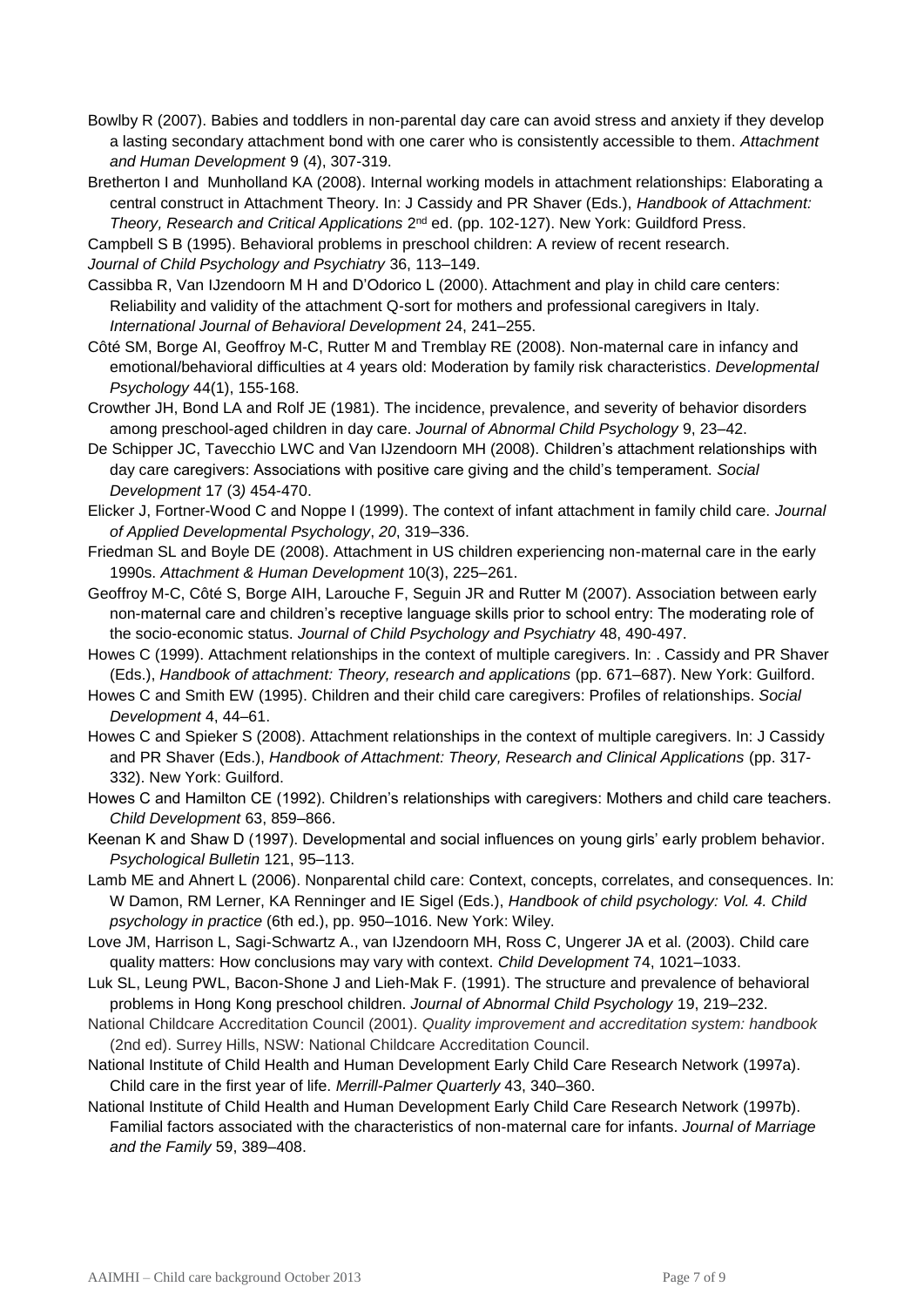- National Institute of Child Health and Human Development Early Child Care Research Network (2001). Nonmaternal care and family factors in early development: An overview of the NICHD Study of Early Child Care. *Journal of Applied Developmental Psychology* 22, 457–492.
- National Institute of Child Health and Human Development Early Child Care Research Network (2003a). Does amount of time spent in child care predict socioemotional adjustment during the transition to kindergarten? *Child Development* 74, 976–1005.
- National Institute of Child Health and Human Development Early Child Care Research Network (2003b). Modelling the impacts of child care quality on children's preschool cognitive development. *Child Development* 74, 1454–1475.
- National Institute of Child Health and Human Development Early Child Care Research Network (2003c). Social functioning in first grade: Associations with earlier home and child care predictors and with current classroom experiences. *Child Development* 74, 1639–1662.
- National Institute of Child Health and Human Development Early Child Care Research Network (2003d). Does quality of child care affect child outcomes at age 4½? *Developmental Psychology* 39, 451–469.
- Raikes HA and Thompson RA (2008). Attachment security and parenting quality predict children's problemsolving, attributions, and loneliness with peers. *Attachment and Human Development* 10(3), 319–344.
- Rutter M (2002). Implications of Attachment Theory and research for child care Policies. In: J Cassidy and PR Shaver (Eds.), *Handbook of Attachment: Theory, Research and Clinical Applications.* New York: Guildford Press.
- Sagi A, van IJzendoorn MH, Aviezer O, Donnell F, Koren-Karie N, Joels T et al. (1995). Attachments in a multiple-caregiver and multiple-infant environment: The case of the Israeli kibbutzim. In: E Waters, BE Vaughn, G Posada and K Kondo-Ikemura (Eds.), Care giving, cultural, and cognitive perspectives on secure-base behavior and working models: New growing points of attachment theory and research. *Monographs of the Society for Research on Child Development, 60(2–3, Serial No. 244*), 71–91.
- Sroufe LA, Egeland B, Carlson E and Collins W (2005). *The development of the person: The Minnesota Study of Risk and Adaptation from birth to maturity*. New York: Guilford.
- Targowska A (2009, April). *Optimising children's developmental outcomes. Reflecting on childcare inclusion support for children and families from CaLD backgrounds*. Paper presented at the 2009 International Child Care and Early Childhood Conference: Quality and Collaboration Matter, Perth, Australia.
- Thompson RA (2006). The development of the person: Social understanding, relationships, self, conscience. In: W Damon and RM Lerner (Series Eds.) and N Eisenberg (Vol. Ed.), *Handbook of child psychology: Vol. 3. Social, emotional, and personality development* (6th ed.), pp. 24–98. New York: Wiley.
- Van IJzendoorn MH, Vereijken CMJL., Bakermans-Kranenburg MJ and Riksen-Walraven, J. M. (2004). Assessing attachment security with the Attachment Q-sort: Meta-analytic evidence for the validity of the observer AQS. *Child Development* 75, 1188–1213.